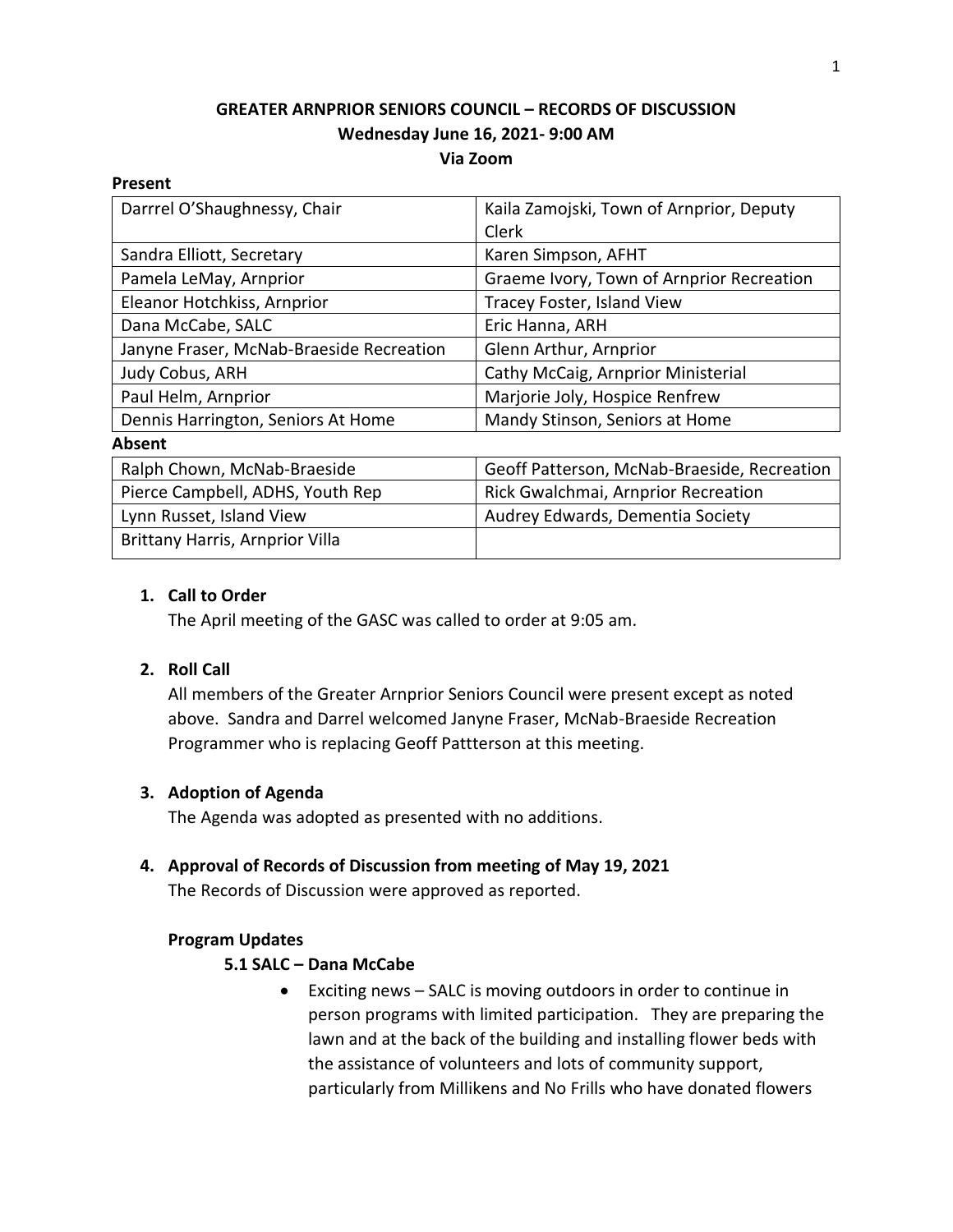and soil. Millikens have also donated vegetables for the community gardens at Galilee as they are overstocked. SALC are very grateful for these donations. They will also utilize the concrete slab at the side of the building and have purchased canopies for both areas. They will move some of the existing chairs, tables and even coffee outside and hope to offer pilates, bridge and other programs that can be conducted safely outdoors. The yoga participants were surveyed about moving outdoors and they have indicated they would prefer to continue to participate virtually via Zoom. Both mat and chair yoga will again be offered starting the last week of June but classes will no longer be free of charge. The participants had no problem with this.

• Dana is also applying for a \$10,000 community grant for seniors which would be used to purchase 10 laptops and tablets and to offer technical services to members. They are seeing more traffic on their Facebook page and are also looking at Instagram. They would like to target members' kids and grandkids to become involved as well. Paul Helm expressed that SALC are making some very dynamic and exciting moves in this regard.

#### **5.2 Men's Shed – Darrel O'Shaughnessy**

- Darrel advised that the Men's Shed delivered the last 20 Memory Boxes to the Grove Nursing Home this morning. Seven of the men have been involved in building these 96 Memory Boxes and a celebration is being planned. 42 boxes were adopted by individuals at \$175 each and 16 were sponsored at \$500 each. Sponsors included Gilks, Bosa Cabinets and McDonald Construction. 85% of their goal was reached with \$27,350 raised with \$31,000 pending.
- The Men's Shed is just waiting on final approval to re-open to members tomorrow morning.

## **5.3 Arnprior Regional Health**

#### **The Grove Redevelopment**

- Eric reported that 95% of funds have been raised for redevelopment of the Grove.
- They are currently a couple of weeks behind schedule due to the availability of supplies.
- The site is spectacular and Eric shared a Powerpoint presentation of the progress.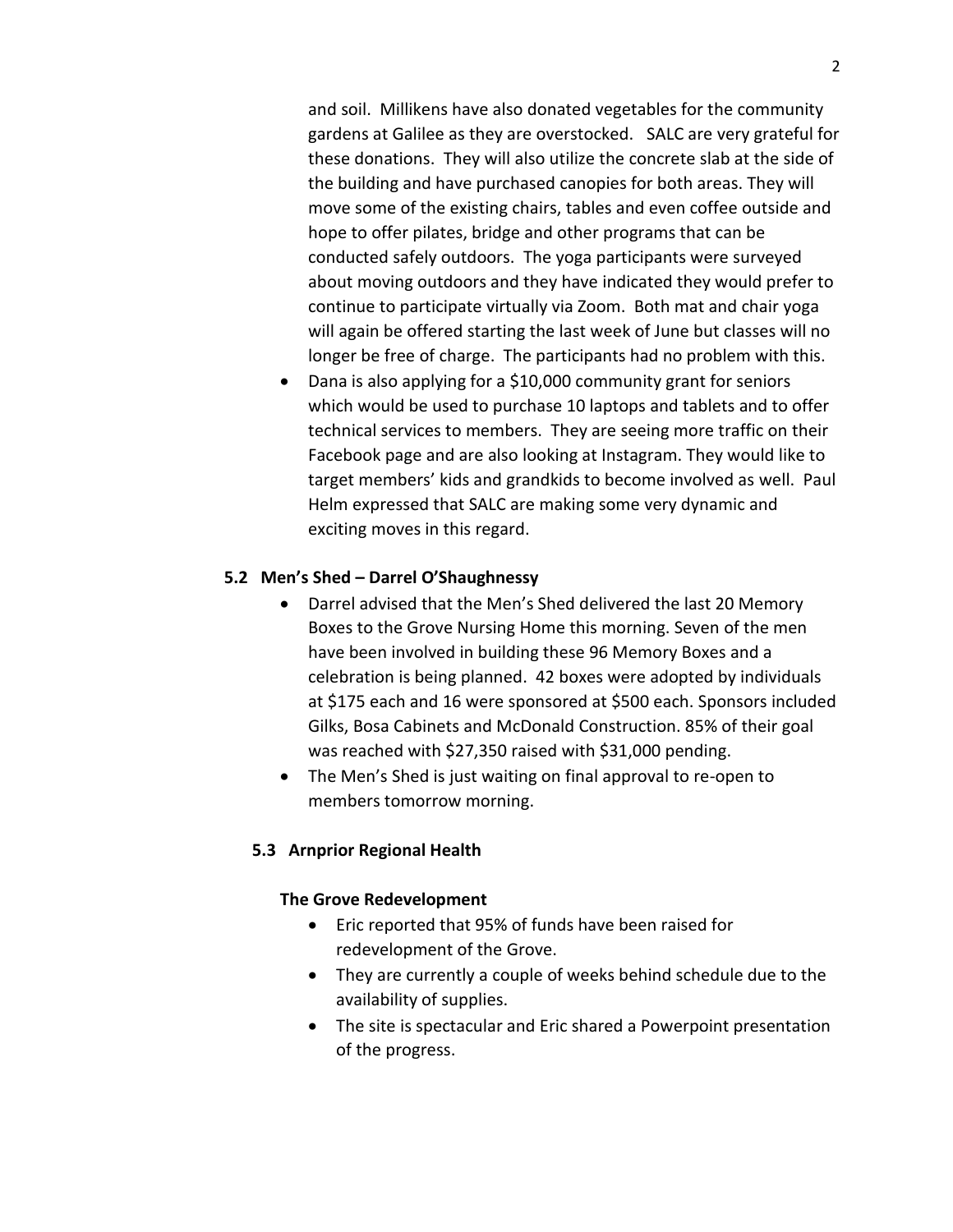• The next phase is focused on the additional 32 beds in the old Grove with 16 beds targeted for specialized programs such as dementia, respite and palliative care and physicans' offices.

#### **Ontario Health Team**

- Two weeks ago the Four Rivers team was interviewed by the Ministry of Health on their application and were questioned on "who all is engaged" and "what physicians were involved", etc. The session was challenging and some gaps were identified in our application. Four other municipalities were interviewed as well and everyone hopes to hear of approval by the end of June.
- The focus of this Health team will be on Addictions and Mental Health. Eric feels this focus is rather large and needs to be segmented as Addictions and Mental Health are vastly different for children, adults and seniors.
- There are many misconceptions in the Renfrew area due to the municipalities involved in the Four Rivers team. Arnprior's choice is focused on western Ottawa but that does not mean that services in Renfrew County will discontinue. Renfrew County will still be involved. They may need assistance from the GASC to help clarify and Darrel agreed that we will assist where required.

## **5.4 Island View Activities - Tracey Foster**

- Tracy advised that the residents are all doing well and their spirits are being lifted with more activities both indoors and outdoors.
- June is Seniors Month and the Island View are planning a free Drive Thru BBQ on Friday, the 25<sup>th</sup> for all local Seniors. Posters will be forthcoming.
- Darrel asked if the residents were being disturbed by the construction and blasting next door but Tracey said they are actually enjoying the construction and those with balconies facing the site are having balcony parties to watch the excitement.

## **5.5 The Villa Activities – Brittany Harris**

No report available.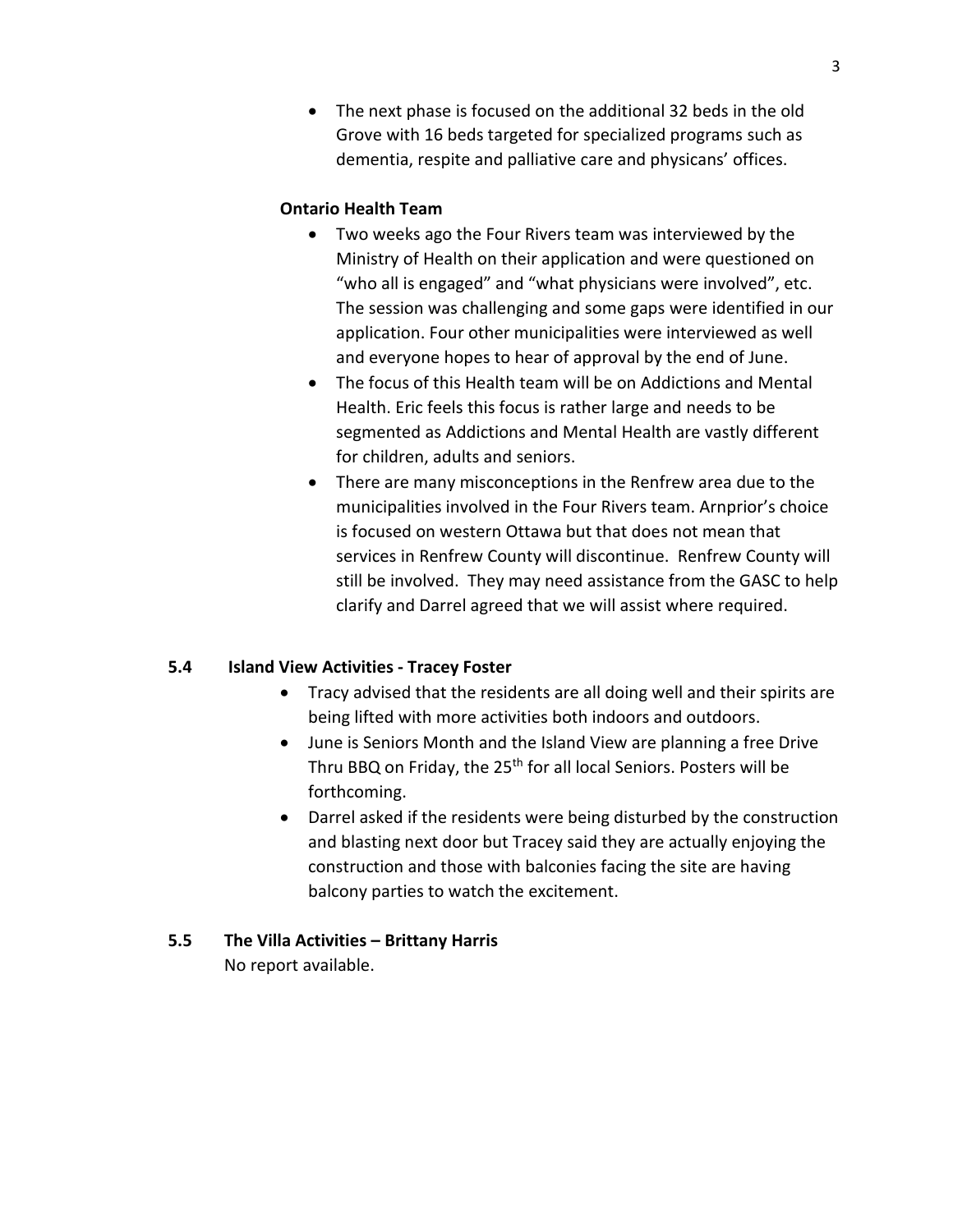#### **5.6 Hospice Renfrew Activities - Marjorie Joly**.

- Marjorie advised that all is well at Hospice with all getting their  $2<sup>nd</sup>$  doses and they are at 90% capacity.
- Their annual Classic Golf fundraiser will be held on August 6 and they are also planning a draw for a Gazebo and a 50/50 Draw. Marjorie will send Posters to Sandra for distribution.
- Staffing is good and their nursing staff is full.

## **5.7 Seniors at Home – Dennis Harrington**

- Dennis and Mandy reported that Seniors at Home has been very busy with transportation at capacity particularly due to only being able to transport single clients right now due to the Pandemic.
- The frozen and hot meal program has been seeing many bookings. They are applying for a grant to reduce the cost of meals.
- They have had 2 new vehicle replacements and their fleet now consists of 8 vehicles.
- Their phones have been ringing off the hook with requests for transportation to vaccinations and have had to refer callers to Public Health. They've applied for a Grant to help with these requests.
- All social programs have obviously been suspended. They hope to be able to reinstate in the Fall,
- Their Blue Envelope campaign for transportation will be sent out next week.
- The annual butterfly release is scheduled for August.
- They have been struggling a bit with staffing and had a Covid scare in the office. All staff have now been vaccinated.

## **5.8 Arnprior Family Health Team – Karen Simpson**

- Karen has been busy with the vaccination clinics held every Thursday and some now are being held on Tuesdays.
- Vaccines will be ramping up in July and the clinics will be moving to ADHS on July 5 while the NSC parking lot is being paved. The 10,000th person was vaccinated last Tuesday.
- The number of people calling looking for a physician in Renfrew County is increasing. There is a serious lack of physicians in the County. The AFHT are serving over 15,000 patients.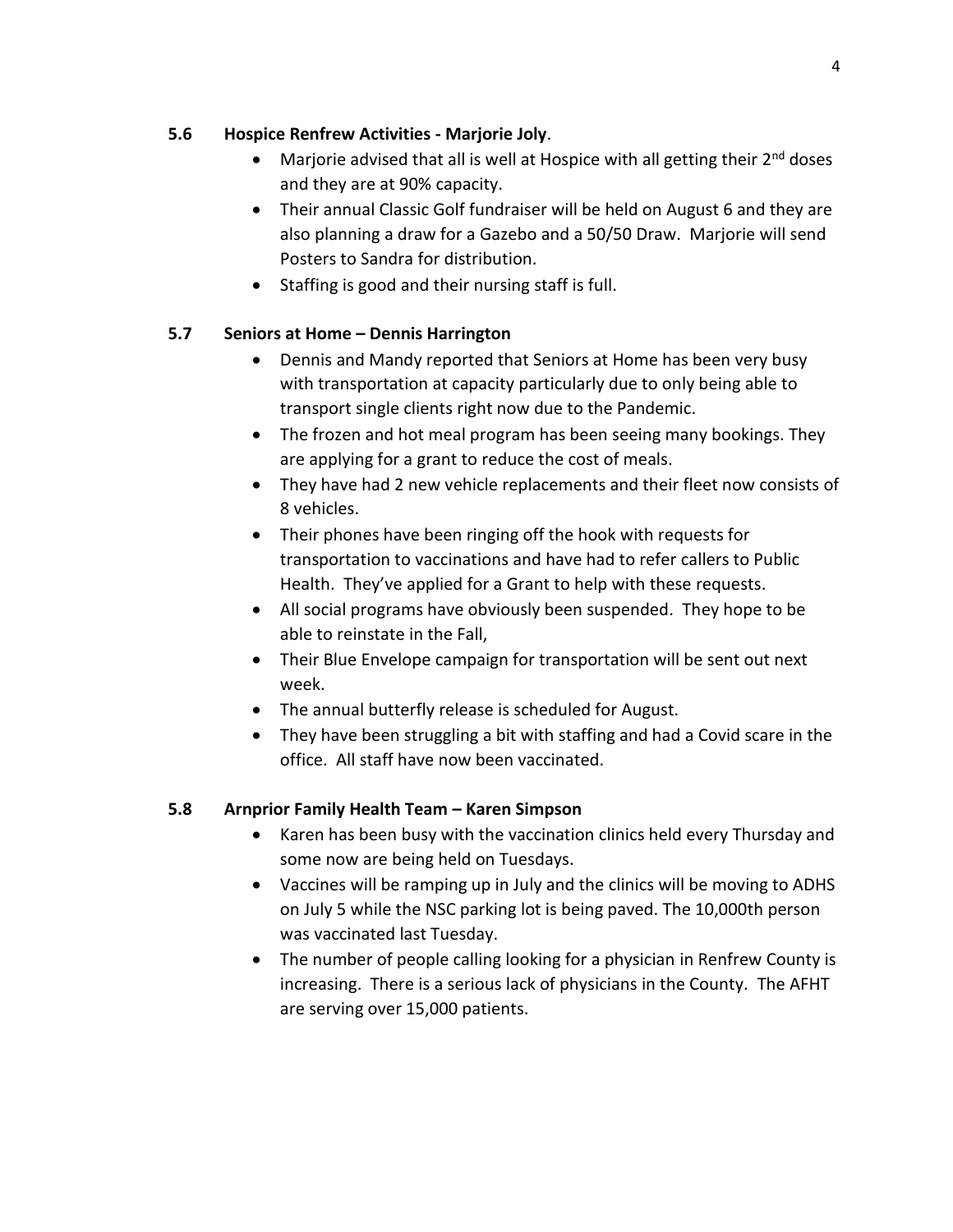#### **5.9 Seniors Affordable Housing – Pam Lemay**

- Pam advised that the collaboration between Galilee and Abbeyfield is continuing. Galilee have visited the Abbeyfield home in Ottawa and Abbeyfield execs visited Galilee yesterday. The role of this sub-committee is to facilitate activities between the two entities.
- The sub-committee had a presentation at our last meeting from Paul Kealey of EkoBuild who build passive housing systems in tiny home clusters. They currently have a Dandelion model of 400 sq.ft. being built in Ottawa and we will be offered a tour when completed.
- The sub-committee are working on a publicity campaign to inform the community what we are working on and in order to gather information as to preferences from seniors on congregate living vs the tiny home concept. We hope to prepare a report to Town Council to inform them of this campaign.
- Our next meeting is in September.

## **5.10 Arnprior Recreation/Nick Smith Centre – Graeme Ivory**

- Graeme advised that they have received a \$10,000 JumpStart Grant which will be used to purchase 10 kayaks for use by youth in the community. They are dealing with supply chain issues right now but as soon as the kayaks are available seniors will also have access. They will be made available out of McLean Beach. The kayaks will also be available through the Lending Hub.
- We are dealing with crowd issues at Robert Simpson Park on weekends and new measures may be forthcoming. Lifeguards will be starting tomorrow.
- It is hoped that the NSC can re-open their programs in August. Fitness classes will be offered outdoors at the Gazebo in Robert Simpson Park and at McLean Beach.
- The paving at the NSC will have a huge impact on accessibility.
- Both arenas have been repainted and look very welcoming.
- The new gates at the Marina are looking good and are very secure.

## **5.11 Town of Arnprior – Kaila Zamojski**

- June is Seniors Month and the Senior of the Year will receive her certificate at the end of the month.
- The Town Hall is now open again.
- A new Town website will be launched on Monday.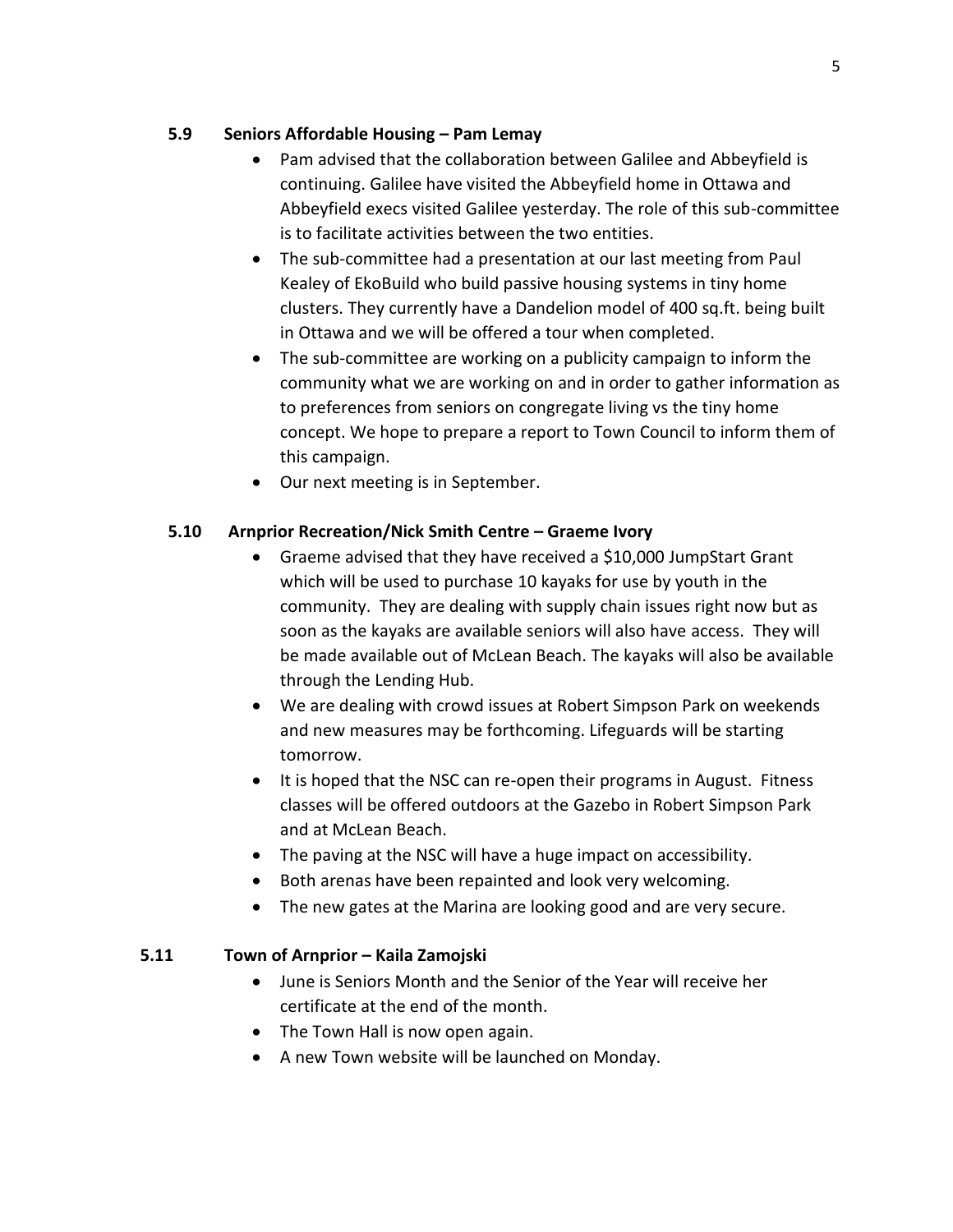#### **5.12 McNab-Braeside – Janyne Fraser**

- Janyne is replacing Geoff who is unable to attend this meeting due to a conflict.
- The township are wraping up their on-line yoga and boot camp. Yoga will commence again in July.
- They are celebrating bike month in June by starting group cycling events.
- Canada Day celebrations will take place virtually. Watch for their FB Events page. Vicki Brittle and17 year old Kloe B. will provide musical entertainment and they are also putting together a virtual parade.
- The annual Herb Fest will also be taking place virtually with chefs providing recipes and other activities. Watch for the Herb Fest website.
- Eleven community gardens will be made available at Clay Bank Park and Millikens will also be offering free vegetables as they are over stocked.

## **5.13 Dementia Society – Audrey Edwards**

No report available.

**5.14 Greater Arnprior Poverty and Homeless Committee – Paul Helm**

Paul missed the last meeting but advised that the different committees are proceeding along as planned

## **5.15 Ministerial – Cathy McCaig**

- Cathy thanked Pam for her presentation at the last meeting of the Ministerial Group.
- Cathy thinks on-line church services will continue for a while yet.
- Cathy thinks the 10 tablets and computer training being offered by the SALC is a wonderful idea as so many seniors are computer illiterate and some regret not being able to access social media.
- Cathy brought up the recent disturbing news regarding residential schools and advised that she has worked with victims at First Nations in the past through the Anglican Church.

## **6. New Business**

Darrel advised that he, Robin and Sandra are working on updating the GASC Work Plan and Activity Plan and will present them to Council at the June 28 Council Meeting.

## *7.* **Other Business**

No Other Business was presented.

## **8. Adjournment.**

This meeting was adjourned at 10:15 am